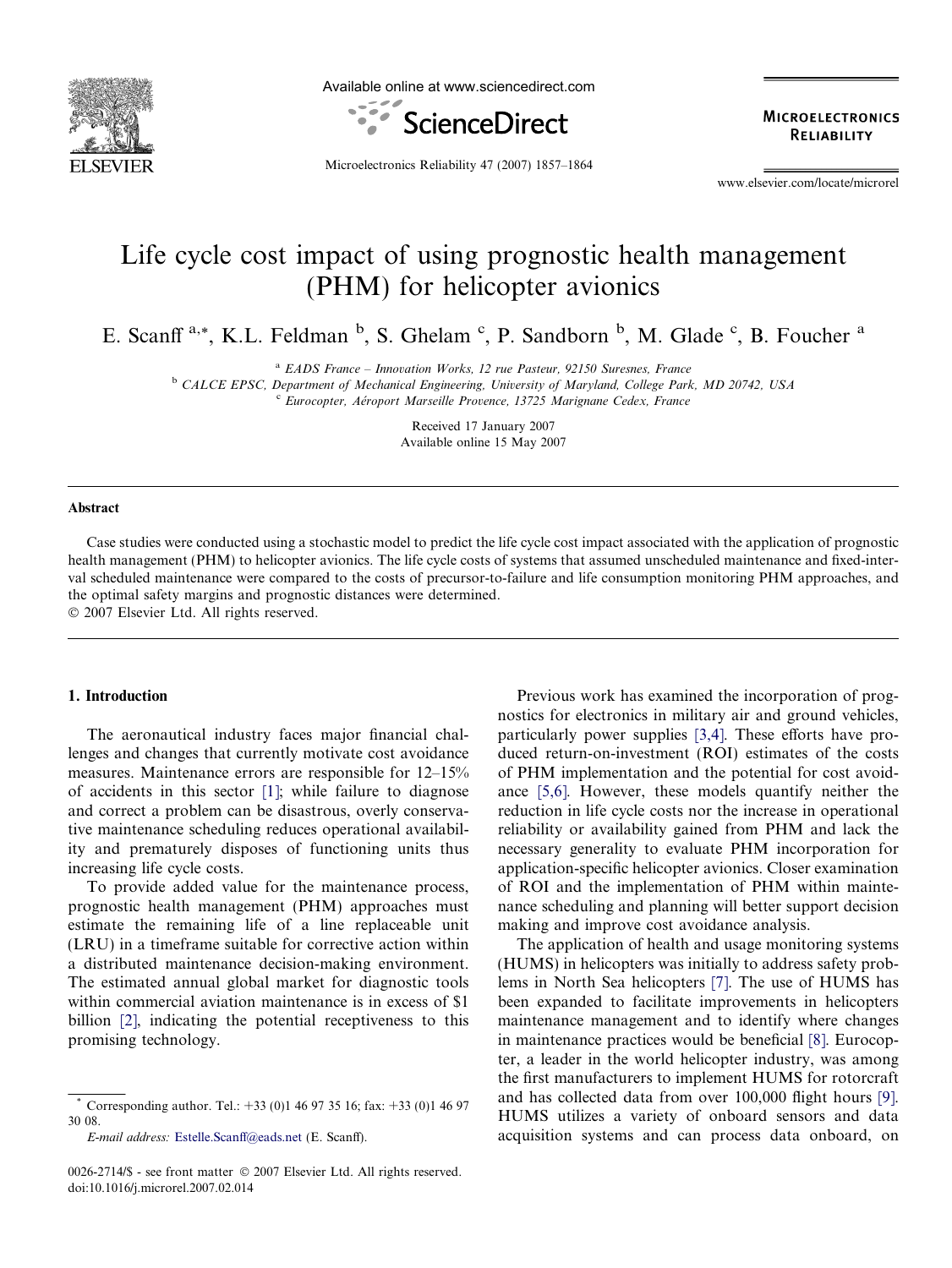<span id="page-1-0"></span>

Fig. 1. Processing unit (PU).



Fig. 2. Multi-function display unit (MFU).

ground stations, or a combination of the two; HUMS enables the comparison of accumulated data against accepted performance criteria and the issuance of mainte-nance indicators [\[10\].](#page-7-0)

This study is part of an effort by Eurocopter to reduce maintenance-related costs and improve aircraft operability<sup>1</sup> through the use of an integrated PHM approach. Eurocopter's cost avoidance estimate associated with incorporating PHM into its maintenance procedure was conducted using the PHM maintenance planning model developed by the Center for Advanced Life Cycle Engineering (CALCE) at the University of Maryland [\[12\]](#page-7-0). Business cases were constructed using Eurocopter's data from manufacturers of two standard microelectronic subsystems in commercial helicopters, a processing unit (PU) and a multi-function display (MFD) (Figs. 1 and 2).

### 2. Model description

CALCE's PHM maintenance planning software, [\[12\]](#page-7-0), enables an assessment of the costs and benefits of implementing PHM and was used to model the costs associated with health monitoring (HM) and life consumption monitoring (LCM) approaches. HM (precursor-to-failure), is modeled as a LRU-dependent approach because the monitoring structure<sup>2</sup> is assumed to be coupled to the specific LRU's variations in manufacturing or materials, and thus the reliability of a particular LRU instance. LCM is a LRU-independent approach, which is assumed to be uncoupled from a specific LRU's variations in manufacturing or materials and the monitoring structure predicts failure based on the expected reliability of a nominal LRU. These approaches represent alternatives to the unscheduled and fixed scheduled maintenance interval methods currently in practice.

The inputs to the model are the probability distributions associated with time to failure of the LRUs, the probability distributions associated with the PHM approaches' ability to indicated impeding failure, and parameters describing the scheduled or unscheduled maintenance activities (e.g., [Table 1](#page-2-0)).

In the model, discrete-event simulation is used to follow the life of individual socket<sup>3</sup> instances from the start of their field life to the end of their operation and support. The model used in this paper treats all inputs to the discrete-event simulation as probability distributions, i.e., a stochastic analysis is used, which is implemented as a Monte Carlo simulation. Various maintenance interval and PHM approaches are distinguished by how sampled TTF values are used to model PHM forecasting distributions. For example, in the case of precursor-to-failure (an LRU-dependent PHM approach), for each LRU time to failure (TTF) distribution sample, a precursor-to-failure monitoring TTF distribution is created that is centered on the LRU TTF minus the prognostic distance.<sup>4</sup> The precursor-to-failure monitoring TTF distribution is then sampled and if the precursor-to-failure monitoring TTF sample is less than the actual TTF of the LRU instance then precursor-to-failure monitoring was successful and a ''scheduled'' maintenance activity is performed resulting in the timeline for the socket being incremented by the precursor-to-failure monitoring sampled TTF. If the precursorto-failure monitoring distribution TTF sample is greater than the actual TTF of the LRU instance then precursorto-failure monitoring was unsuccessful and an ''unscheduled'' maintenance activity is performed resulting in the timeline for the socket being incremented by the actual TTF of the LRU instance. For each type of maintenance activity, the relevant costs are accumulated. See [\[11\]](#page-7-0) for a detailed description of the models for other PHM approaches.

<sup>1</sup> Operability is an aggregate measure representing a balance between availability and operational reliability [\[11\]](#page-7-0).

<sup>&</sup>lt;sup>2</sup> "Monitoring structure" refers to the system attribute that is monitored or the PHM-specific components/sensors added to the system that serve as monitors and/or fuses.

<sup>&</sup>lt;sup>3</sup> A "socket" is the location of a LRU. For example, a socket could be a location on an engine that is occupied by an engine controller (the LRU). During the life of the engine, if the engine controller fails and is replaced, the socket will be occupied by several LRUs. The model used in this study follows the lifetime cost of ''sockets'', not LRUs.

<sup>&</sup>lt;sup>4</sup> The prognostic distance is a measure of how long before system failure the prognostic structures or prognostic cell is expected to indicate failure (in operational hours for example), i.e., the interval between an indication from the monitoring structure and the actual failure of the LRU itself. In the case of LRU-independent PHM approaches, the interval is called the safety margin.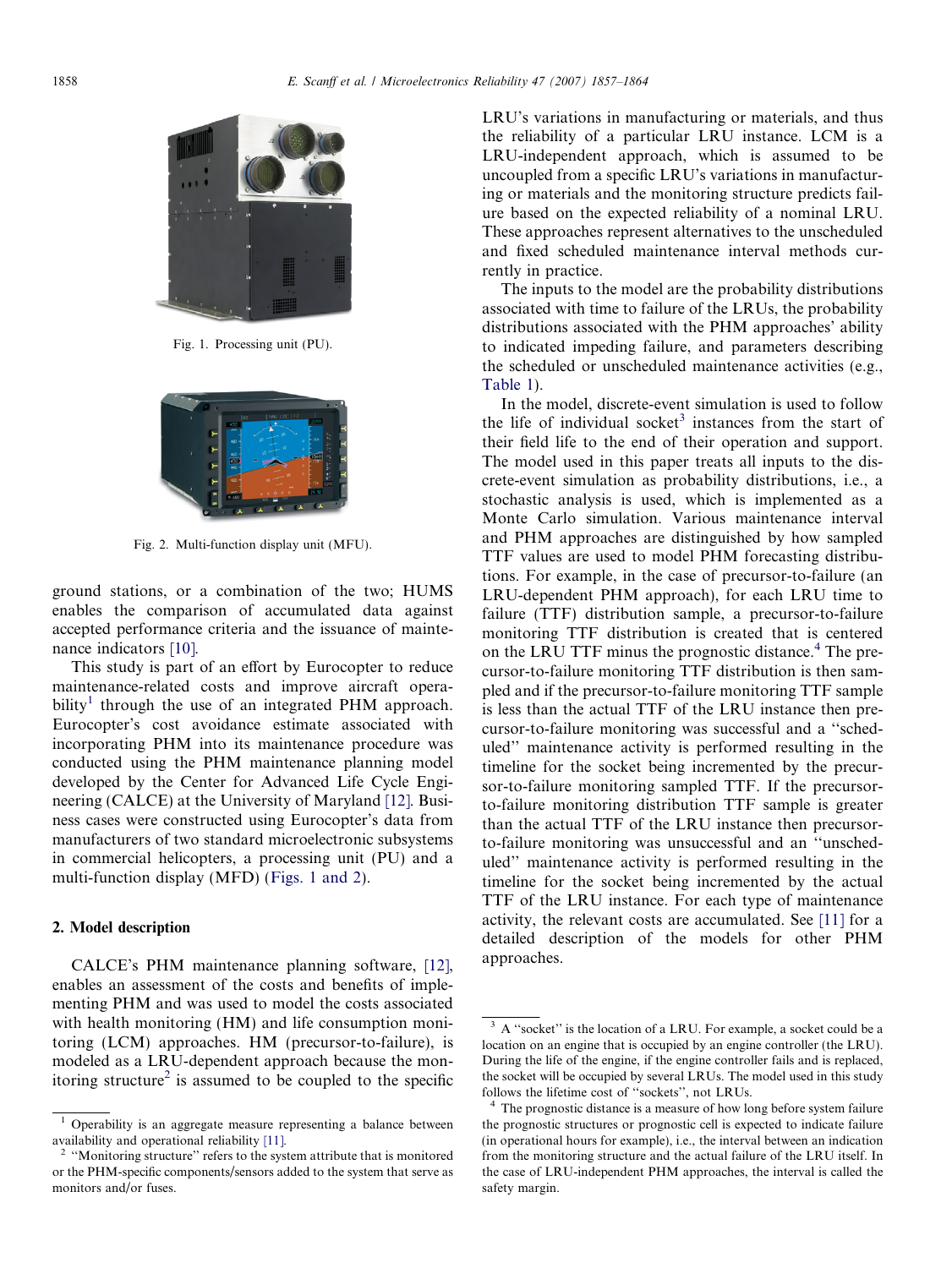<span id="page-2-0"></span>Table 1 Example operational description and maintenance model input data

|                                                            | Processing unit (PU) |           |             | Multi-function display (MFD) |  |
|------------------------------------------------------------|----------------------|-----------|-------------|------------------------------|--|
| Production cost ( $\epsilon$ per unit)                     | $\chi$               |           |             |                              |  |
| Time to failure $(h)$ – MTBF<br>Operational hours per year | 2500<br>300          |           | 3000<br>300 |                              |  |
| Sustainment life                                           | 15                   |           | 15          |                              |  |
|                                                            | Unscheduled          | Scheduled | Unscheduled | Scheduled                    |  |
| Value of each hour out of service                          | 3995                 | 3000      | 7555        | 4200                         |  |
| Time to repair (h)                                         | 11                   | 8.5       | 14          | 12.5                         |  |
| Time to replace (h)                                        |                      | 2.5       |             | 2.5                          |  |
| Cost of repair $(\epsilon)$                                | 826<br>1100          |           | 1932        | 1074                         |  |
| Fraction of repair requiring replacement                   | 0.7                  | 0.7       | 0.8         | 0.8                          |  |
| Random failure rate (%/year)                               |                      |           |             |                              |  |
| $1/MTBF^*100^*300$                                         | 12                   |           | 10          |                              |  |
| $1/2$ MTBF $*100*300$                                      | 6.                   |           |             |                              |  |
| $1/4MTBF^*100^*300$                                        |                      |           | 2.5         |                              |  |

\* The production costs have been removed for confidentiality reasons.

The model provides the ability to determine and optimize the prognostic distance or safety margin associated with the PHM approach (i.e., to find the prognostic distance or safety margin that minimizes the life cycle cost of the socket). The prognostic distance or safety margin is a variable of interest for maintenance planners and cost modelers.

Two TTF distribution shapes were considered in the analysis: an exponential and a Weibull distribution (Figs. 3 and 4). Initial observations of the two LRUs shown in [Figs. 1 and 2](#page-1-0) indicate that their failure rate is approximately constant, which is associated with an exponential TTF distribution. However, failure mechanisms associated with new technologies, as highlighted in recent papers [\[13,14\],](#page-7-0) suggest that Weibull distributions, which have been used extensively in failure predictions for many aeronautical applications [\[15\]](#page-7-0), may prove to be more representative for future LRUs. The Weibull distributions depicted in Figs. 3 and 4 were obtained under the assumption that the Weibull distribution approximates a normal distribution centered on the MTBF value with a standard deviation of 100 h.

The discrete-event simulation was used to predict the cost for 100,000 sockets for which the LRUs that occupy the sockets have the TTF distributions shown in Figs. 3 and 4. The input data for each piece of equipment are summarized in Table 1. The MTBFs were 2500 and 3000 operational hours and both were subjected to 300 operational hours per year with a minimum field life of 15 years. The unscheduled and scheduled value of each hour out of service, the time to repair, time to replace, the cost of repair, and fraction of repairs requiring replacement of the LRU were inputs to the model. The mean life cycle costs were calculated and the unscheduled, scheduled, and PHM



<sup>a</sup> The exponential distribution is a special case of the Weibull distribution, where  $\beta=1$ . The location parameter  $\gamma$  shifts the beginning of the distribution.

Fig. 3. Processing unit time to failure distributions shape and parameters. (a) Exponential; (b) Weibull.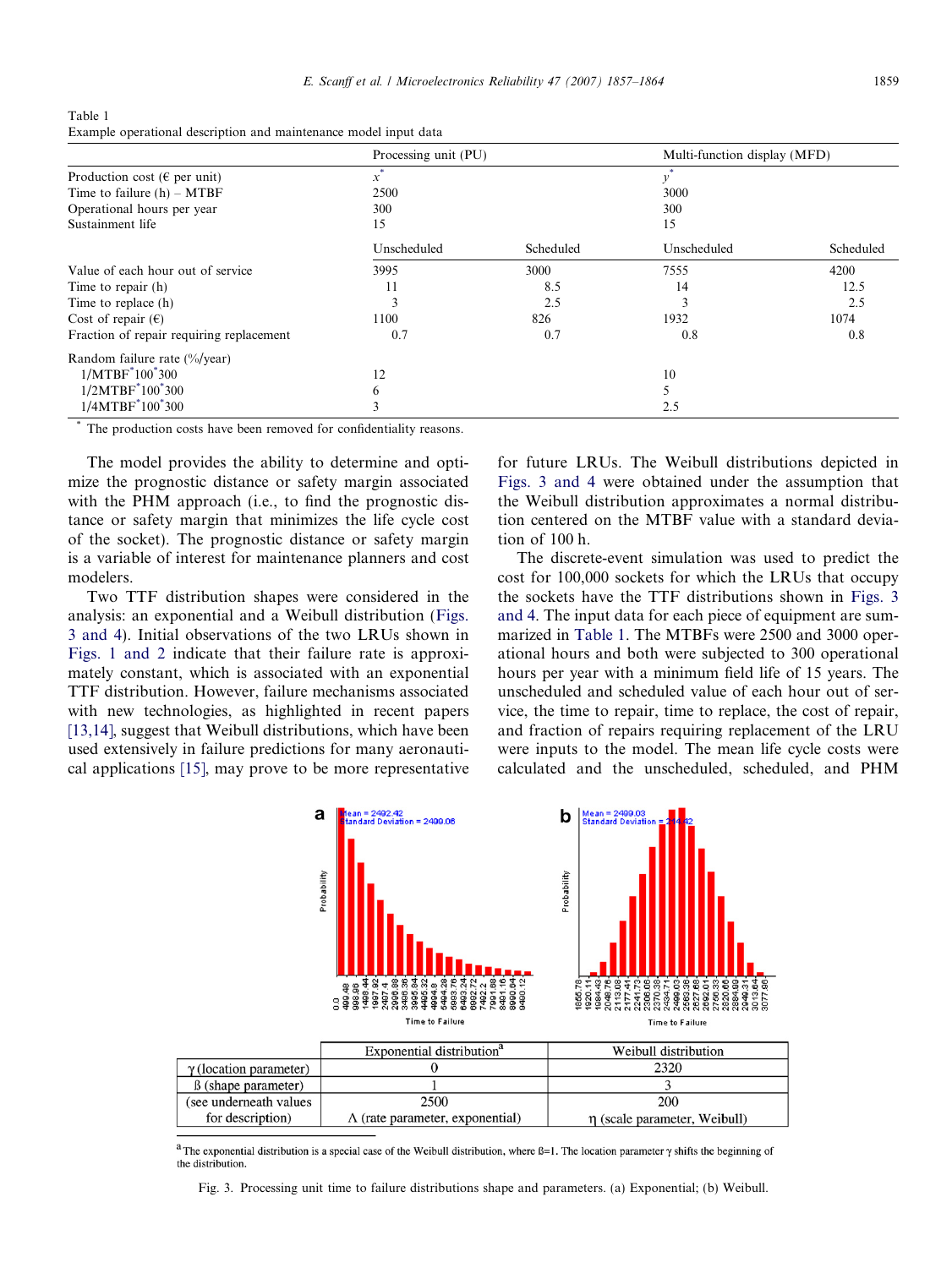<span id="page-3-0"></span>

Fig. 4. Multi-functional display unit time to failure distributions shape and parameters. (a) Exponential; (b) Weibull.

maintenance approaches were examined. The outputs provided by the simulation are life cycle cost, failures avoided, and operational availability.

# 3. Results

# 3.1. Fixed-interval scheduled maintenance and unscheduled maintenance

The unscheduled and fixed-interval scheduled maintenance variation for the Weibull and exponential distributions are depicted in Fig. 5 for the processing unit. As the fixed scheduled maintenance interval increases, the life cycle costs approach the cost of unscheduled maintenance. Indeed, for a large fixed scheduled maintenance interval, virtually every instance of a LRU in a socket will fail before the scheduled maintenance occurs. However, for short



Fig. 5. Comparison of the life cycle costs for the Weibull and exponential distributions for the processing unit.

maintenance intervals, the cost can become significant because, while expensive unscheduled maintenance actions are avoided, the life cycle cost per unit is high because a large amount of remaining life in the LRUs is thrown away. An optimum maintenance interval to minimize the life cycle cost may exist between these two extreme situations. The curve for the Weibull distribution has a ''step'' in it due to fluctuations in the number of LRUs needed by the socket. For example, when the fixed maintenance interval is 2000 operational hours, nearly every socket needs two LRUs to satisfy its operational life. When the fixed interval is increased to 2500 operational hours, some sockets will only need one LRU to satisfy their lives, thus decreasing the effective life cycle cost of the socket. The same "step" effect exists for the exponential TTF distribution, but is much less pronounced because the number of LRUs needed per socket is larger.

For the Weibull TTF distribution, the scheduled maintenance can be made more cost-effective by selection of the maintenance interval, compared to the unscheduled maintenance. In the case of an exponential distribution, we found that the unscheduled maintenance is more cost-effective than any fixed-interval scheduled maintenance. The TTF distribution shape is a relevant parameter that influences the choice of maintenance approach.

The unscheduled and scheduled maintenance approaches are well known and understood. The focus will now be on the PHM maintenance approaches in order to assess their usefulness compared to the traditional maintenance methods.

## 3.2. PHM maintenance

The analysis method discussed in Section [2](#page-1-0) (and [\[12\]](#page-7-0)) differentiates between two PHM sustainment methods,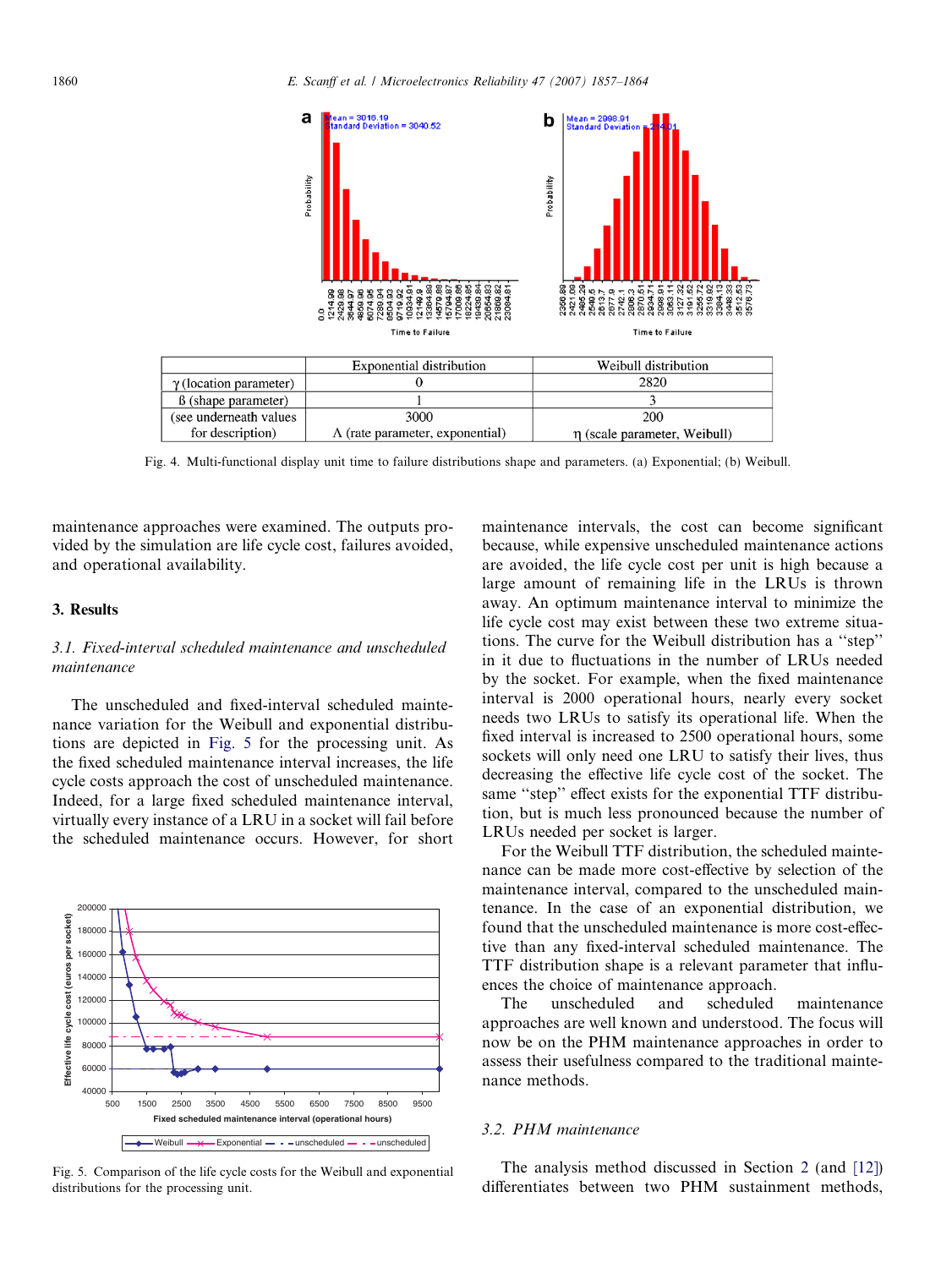

Fig. 6. Weibull distribution for the processing unit. Variation of the effective life cycle cost with the prognostic distance for various triangular distributions representing the HM approach's probability of indicating a failure. The triangular distribution was selected to be illustrative of an arbitrary case. The quantities that differentiate the curves are the width of the HM triangular distribution in operational hours. No failure outside the scope of the PHM assumed.

PHM LRU-dependent and PHM LRU-independent maintenance.

## 3.2.1. PHM LRU-dependent maintenance (health monitoring)

The PHM LRU-dependent model (HM – health monitoring) is defined as a fuse or other monitored structure that is manufactured with or within the LRU. The shape and the width of the HM distribution represent the probability of the monitored structure indicating the precursor to a failure at a specific time relative to the actual failure time. The parameter to be optimized in the LRU-dependent (HM) case is the prognostic distance, which is a measure of how long before system failure the monitored structure is expected to indicate failure. In the case of LRU-dependent PHM, the assumption is that the monitored structure will be designed to fail (or indicate failure) a prognostic distance before the actual LRU failure and that the LRUs will be replaced upon failure indication from the monitored structure.<sup>5</sup> The effective life cycle cost for the Weibull distribution is plotted in Fig. 6 as a function of the prognostic distance and the width of the distribution associated with the probability of the monitored (HM) structure indicating failure. First, the increase in the HM distribution width leads to a smoothing of the curve and the minimum costs are higher than those with narrower distributions (which is intuitive). Note, the results indicate that the zero width



Fig. 7. Exponential distribution for the processing unit. Variation of the effective life cycle cost with the prognostic distance for various triangular distributions representing the HM approach's probability of indicating a failure. The triangular distribution was selected to be illustrative of an arbitrary case. The quantities that differentiate the curves are the width of the HM triangular distribution in operational hours.No failure outside the scope of the PHM assumed.

distribution corresponds to the lowest life cycle cost. This result is also intuitive, it assumes that the HM approach can perfectly indicate failure and therefore no prognostic distance is needed. While this result is not realistic, this case provides important insight into the impact of HM distribution width on life cycle cost optimization.

The minimum life cycle cost increases with the HM distribution width due to the fact that the PHM approach's ability to detect failure early enough to perform scheduled maintenance is decreasing. For 200- and 500-h HM distribution widths, the optimum prognostic distance is approximately 100 operational hours. For larger prognostic distances, the costs increase because the prognostic structure indicates the failure too early and valuable life is thrown away. The same observations can be made for the TTF exponential distribution (Fig. 7). The PHM LRU-dependent approach will then be cost-effective if defined by adequate features (prognostic distance and PHM width). If we assume here that a 200-h distribution width PHM structure is realistic, then the life cycle cost is minimized for a prognostic distance of 100 h at 49,486 $\epsilon$ for the Weibull distribution and  $75,237\epsilon$  for the exponential distribution. One particular case that needs to be explained is the 1000-h width HM distribution shown in Fig. 6. When the HM distribution becomes wide enough, the solution starts to prefer unscheduled maintenance, i.e., unless the PHM approach can catch an error right before failure, the solution would rather do unscheduled maintenance. As a result, the solution sets the prognostic distance to a negative number (allowing it to occasionally catch a failure, but more importantly, also allowing one less LRU to occupy the socket in the socket's life). Note, this answer is not wrong, but it is also probably not practical once the cost of implementing the HM solution is incorporated into the analysis.

<sup>5</sup> Note, in this model, the optimum prognostic distance (or safety margin for LRU-independent PHM) specifies the replacement time – replacement of the LRU earlier or later will cost more on average. The prognostic distance is not a buffer for planning maintenance; it is a buffer for mitigating the uncertainties in the accuracy of the PHM approach.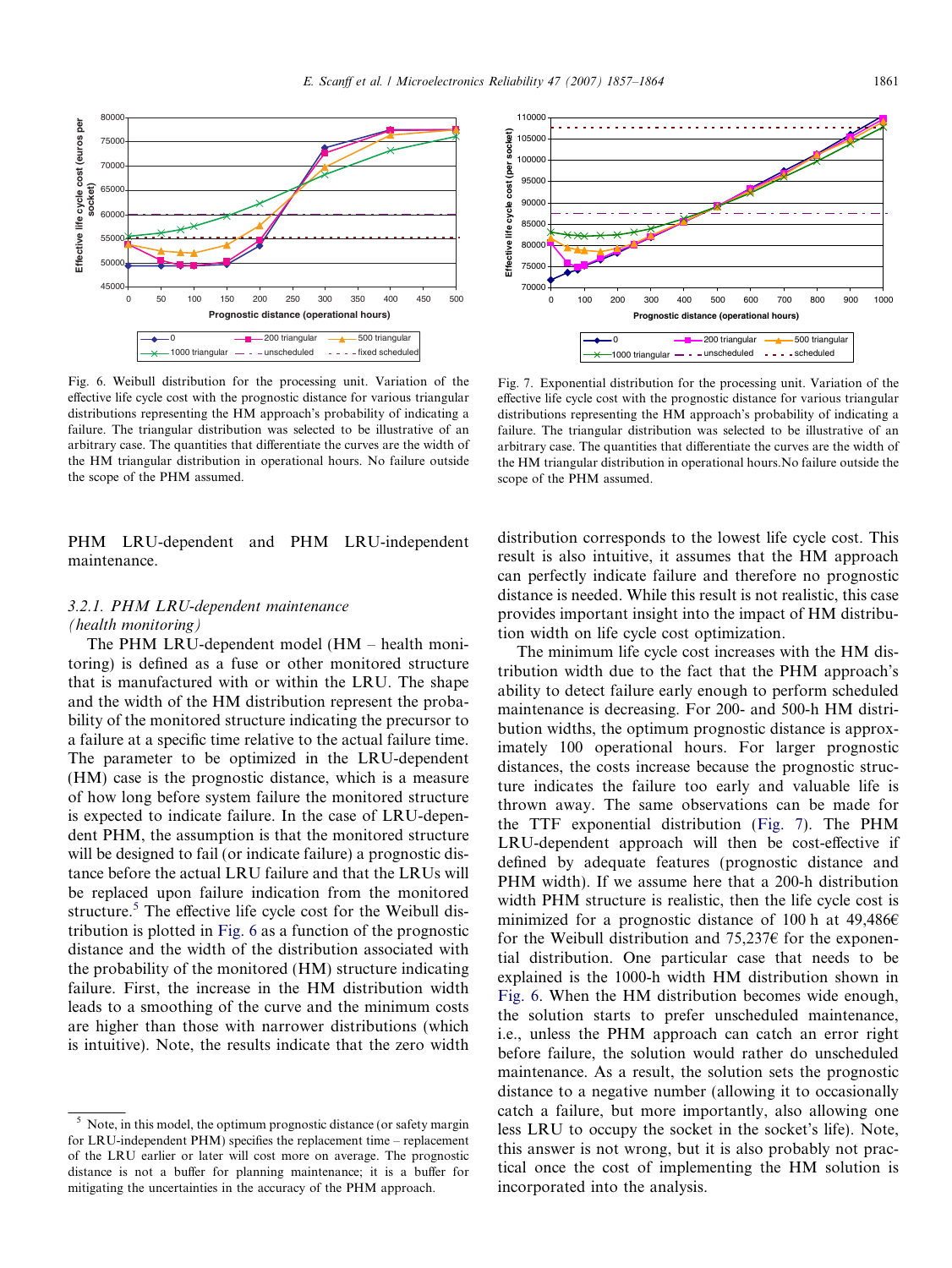

Fig. 8. Weibull distribution for the processing unit. Variation of the effective life cycle cost with the safety margin for various triangular distributions representing the LCM approach's probability of indicating a failure. The quantities that differentiate the curves are the width of the LCM triangular distribution in operational hours.No failure outside the scope of the PHM assumed.

## 3.2.2. PHM LRU-independent maintenance (life consumption monitoring)

The other PHM approach treated here is the PHM LRU-independent method. The PHM approach is independent of the specific instance of the LRU, and its failure predictions are based on a nominal (expected) version of the LRU. An example is the life consumption monitoring (LCM), which uses the environmental stress history seen by a particular LRU instance and a model of the nominal LRU to predict remaining life, [\[16\].](#page-7-0) The parameter to be optimized here is the safety margin, which is the length of time before the LRU-independent method indicated failure. In the case of the LRU-independent PHM, the assumption is that the LRUs will be replaced at a time equal to the predicted LRU failure less the safety margin. Using this approach with an exponential TTF distribution,

Table 2

Life cycle costs for the processing unit (euros per socket) (RF: random failure rate)

| $RF$ (%/yr) | Exponential distribution |                   |                         |                           |             | Weibull distribution |                         |                           |  |  |
|-------------|--------------------------|-------------------|-------------------------|---------------------------|-------------|----------------------|-------------------------|---------------------------|--|--|
|             | Unscheduled              | Fixed<br>interval | <b>PHM</b><br>dependent | <b>PHM</b><br>independent | Unscheduled | Fixed<br>interval    | <b>PHM</b><br>dependent | <b>PHM</b><br>independent |  |  |
| 0           | 88,035                   | 107.436           | 75.237                  | 3,859,793                 | 60,105      | 55,237               | 49.486                  | 50,197                    |  |  |
|             | 107.066                  | 123,214           | 94.920                  | 3,873,935                 | 74,855      | 71.184               | 66,326                  | 67,157                    |  |  |
| 6           | 132.919                  | 141.694           | 120.881                 | 3,886,680                 | 92.426      | 89.963               | 85,875                  | 87,048                    |  |  |
| 12          | 194.150                  | 194.327           | 184.368                 | 3.914.458                 | 142.735     | 141.735              | 141.341                 | 141.247                   |  |  |

Table 3 Life cycles costs for the multi-function display (euros per socket) (RF: random failure rate)

| $RF$ (%/yr) | Exponential distribution |                    |                         |                           | Weibull distribution |                    |                         |                           |
|-------------|--------------------------|--------------------|-------------------------|---------------------------|----------------------|--------------------|-------------------------|---------------------------|
|             | Unscheduled              | Fixed<br>interval  | <b>PHM</b><br>dependent | <b>PHM</b><br>independent | Unscheduled          | Fixed<br>interval  | <b>PHM</b><br>dependent | <b>PHM</b><br>independent |
| $\theta$    | 130.887                  | 157,535            | 104.678                 | 6.194.563                 | 98.217               | 84.453             | 77.659                  | 79.458                    |
| 2.5         | 159.163                  | 180.187            | 133.519                 | 6,216,858                 | 115.963              | 105.534            | 99.177                  | 100.841                   |
| 10          | 195.161<br>286,326       | 207,677<br>285,755 | 170.155<br>262,197      | 6.237.560<br>6.274.039    | 137.575<br>207,817   | 130.813<br>206,674 | 125,195<br>206,198      | 126,458<br>206,457        |

predicts large life cycle costs, and the PHM LRU-independent approach is not cost-beneficial compared to the current sustainment approaches (scheduled and unscheduled maintenances). However, this is not the behavior we observed with a Weibull distribution (Fig. 8). The plot's trends are approximately equivalent to those of the PHM LRU-dependent method: the minimum life cycle cost increases as the width of the PHM distribution increases for safety margins less than 250 operational hours. For larger safety margins, the cost increases due to PHM-indicated maintenance taking place too early, representing a tradeoff between frequency of maintenance and unscheduled maintenance. The PHM LRU-independent approach was cost-effective for a 200-h width distribution, and a 100-h safety margin, the resulting life cycle cost was 50,197€.

## 3.3. Discussion

In the results presented in [Figs. 5–8,](#page-3-0) the random failure rates (failures due to non-PHM detected events that are outside the scope of the PHM approach used) were considered negligible in order to simplify calculations. The calculations with non-zero random failure rates were performed and the results are summarized in Tables 2 and 3 for the processing and multi-functional display units.

In the tables, results are given for the optimum conditions in each maintenance approach. Thus, 2400 and 2900 operation hours are selected as the fixed scheduled maintenance interval respectively for the processing units and the multi-function display. For both units, a 200-h triangular PHM distribution width was selected for the PHM approaches with prognostic distance or safety margin of 100 operational hours.

The two pieces of equipment considered in this study have different functions, production costs, and TTFs. As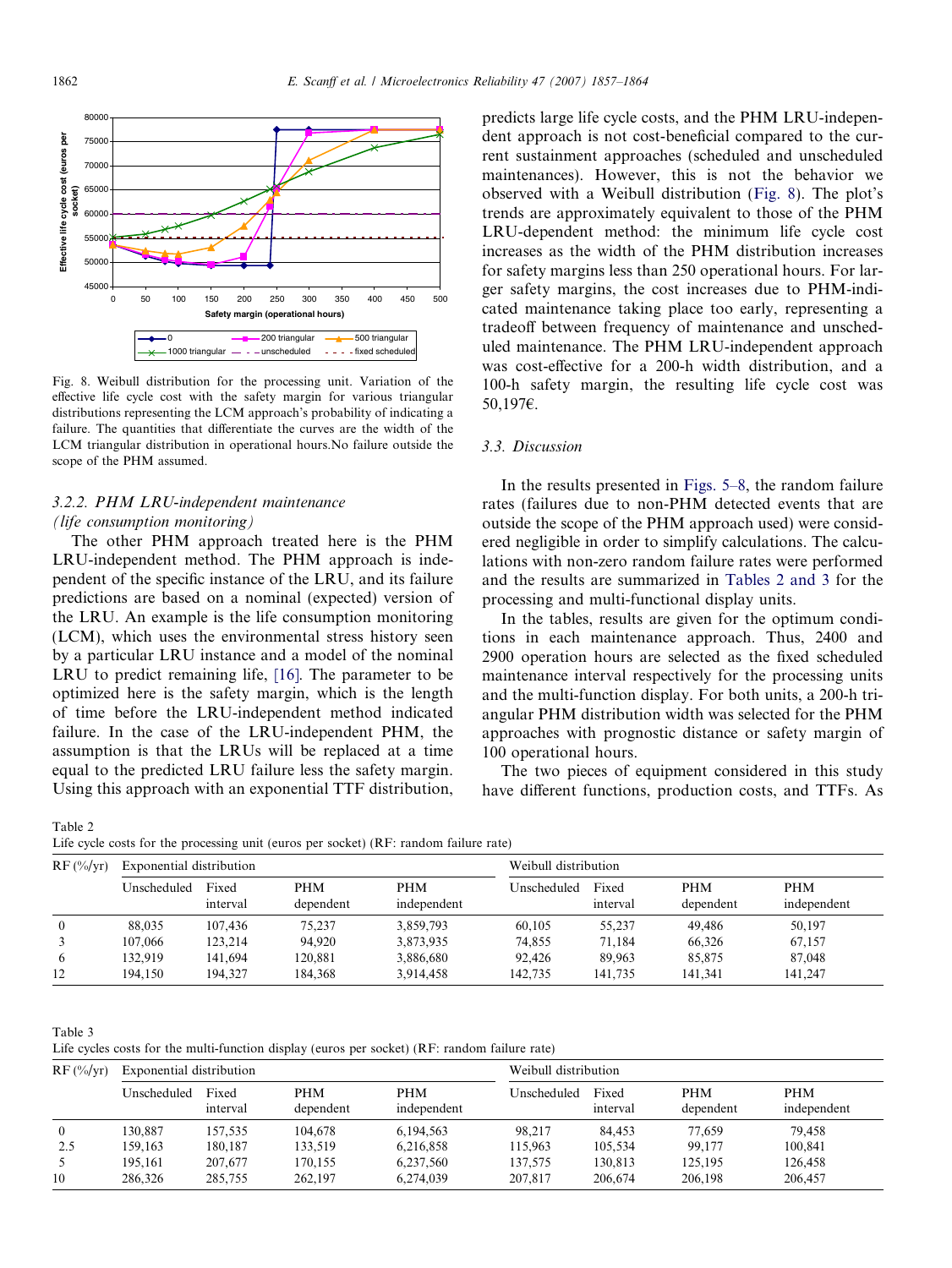a consequence, the life cycle costs for each maintenance approach are different, yet the same conclusions can be made for the components with regards to the TTF distribution. Increasing the random failure rates increased the costs, as expected, and smoothed the curves. Moreover, one can observe that the PHM approaches provide little benefit when the random failure rate (i.e., failures outside the scope of the PHM approach) exceeds 10%. It can be inferred that PHM approaches would not be suited for applications with high aleatory uncertainty. In both distribution cases, the PHM-dependent (health monitoring) maintenance approach is found to be cost effective compared to the traditional approaches. The PHM-independent approach (e.g., life consumption monitoring) is costeffective when the TTF is represented as a Weibull (or normal) distribution.

The costs related to unscheduled maintenance are not very different from the costs related to fixed scheduled maintenance in [Table 1](#page-2-0). An unscheduled maintenance usually carries a high penalty, either in unavailability of spares or qualified technicians, or in cost of excess personnel and spares. The relative benefit rate of every maintenance approach compared to the fixed-interval scheduled maintenance versus the percentage of Random Failure rate is plotted in Fig. 9, for the case of the processing unit with Weibull TTF distribution. The unscheduled maintenance is not beneficial when the random failure rate is less than 12%, whereas the PHM approaches enables a maximum benefit of 10% compared to the life cycle costs calculated for the fixed-interval scheduled maintenance. Higher unscheduled maintenance costs (twice as large as those given in [Table 1](#page-2-0), i.e., 2:1) result in a higher benefit (22%)



Fig. 9. Processing unit – Weibull TTF distribution. Relative benefit rate (RBr) of the PHM approaches compared to the fixed-interval scheduled maintenance  $(RBr = (FS - x)/FS$ , where FS is the fixed-interval scheduled maintenance life cycle cost and  $x$  is the selected maintenance life cycle cost).

from the PHM approaches compared to the unscheduled and fixed scheduled maintenance approaches.

The same conclusions can be made with the exponential distribution and for the multi-functional display unit.

## 4. Conclusion

This paper presents a life cycle cost calculation of PHM for helicopter avionics equipment. The positive impact of prognostic technologies on maintenance costs is primarily the decrease of downtimes and extra costs due to unscheduled maintenance. The model demonstrates the decrease of unscheduled maintenance operations and deduces the associated benefits. The model also enables decision-making concerning PHM tools on a financial basis and enables quantification of the ROI of PHM approaches. The study determined prognostic distances and safety margins associated with a PHM distribution width that would optimize the life cycle cost and can be used to determine whether to implement PHM or traditional maintenance approaches.

Results indicate that the precursor-to-failure PHM methods (health monitoring) are superior to LRU-independent methods provided that the precursor method's prognostic distances are smaller than the safety margins for the LRU-independent approach and that equivalent constraints apply.<sup>6</sup> For the LRU-dependent method, results are not significantly affected by the width of the TTF distribution; conversely, the LRU-independent method's life cycle costs vary with the width of the distribution. The prognostic distance narrows with the TTF distribution as variability declines. Thorough knowledge of the TTF distribution shape for a specific microelectronic unit is necessary for the optimal interpretation of PHM life cycle costs.

It is interesting to note that LRU-independent methods become cost effective for systems where time to failures are represented by a Weibull distribution as opposed to those whose time to failure is represented by an exponential distribution. It was also observed that the PHM approaches provide little benefit when the random failure rate exceeds 10% (random failures are those that are outside the scope of the PHM approach).

The results obtained depend on the assumptions made in this study and are specific to this study. The current model does not consider hybrid prognostics based on LCM and LRU-independent methods. The consequences of random equipment failures cannot be mitigated by PHM approaches. The non-recurring costs of acquiring the prognostic technologies have not been evaluated. Conditions particularly relevant to aircraft, such as the presence of redundant systems and the failure of repair actions to restore avionics to their original conditions, present additional areas for development. The model used has yet to adapt the PHM approach to the operational

<sup>6</sup> The result is contingent upon the applicability of the LRU-dependent (precursor-to-failure) type of PHM approach for helicopter avionics.